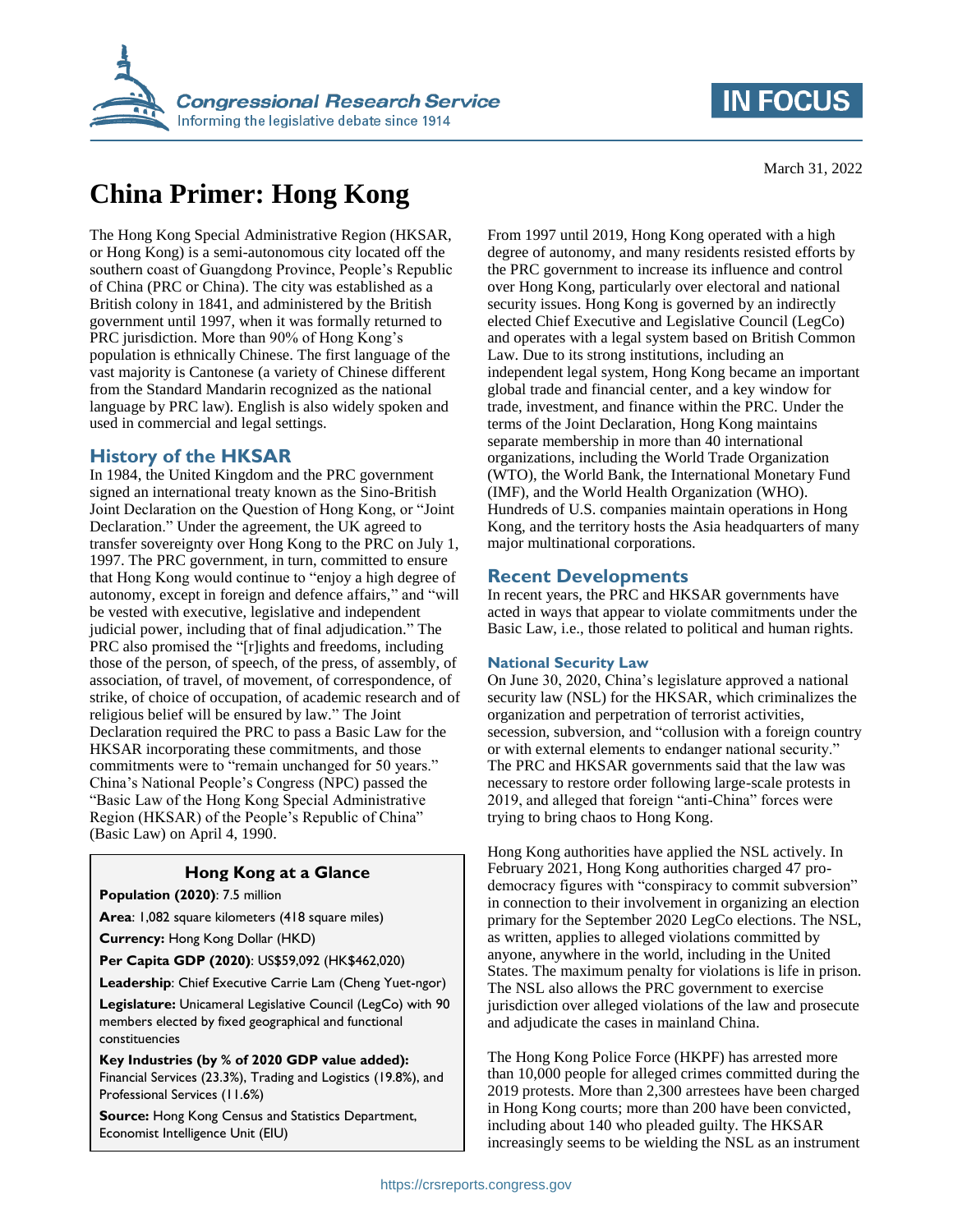of political repression, and has censored pro-democracy media outlets and arrested their leadership and senior editorial staff. As of January 2022, the HKPF had arrested 162 people for alleged crimes related to the NSL. In some cases, the accused have been remanded without bail. For more about the NSL, see CRS Report R46473, *China's National Security Law for Hong Kong: Issues for Congress*.

#### **Electoral and Institutional Changes**

Until about 2016, legal experts saw Hong Kong's elected LegCo as a relatively robust check on what is otherwise an "executive-led" system, and some of its elected members were among the most critical of the central government's role in the HKSAR. The electoral landscape changed as a result of the NSL and preexisting HKSAR government efforts to quell popular demands for direct democracy. Hong Kong courts disqualified six pro-democracy members of the LegCo in 2016 and 2017 for allegedly expressing anti-government sentiment during their oaths of office. In November 2020, the government disqualified four members of LegCo after the Standing Committee of the NPC established new qualifications to be a LegCo member. The following day, 15 members of LegCo's pro-democracy coalition resigned in protest.

In March 2021, the NPC modified Hong Kong's electoral system and created a vetting system to try to ensure only "patriots" run for office. The December 2021 LegCo Elections saw the lowest voter turnout among geographical constituencies in the history of the HKSAR (30.2%). As of February 2022, LegCo is composed of 90 members, all but one of whom critics see as pro-PRC candidates. The PRC has similarly pressured Hong Kong's independent judiciary, with some PRC officials suggesting that judges should be "patriotic" and consider the interests of both the HKSAR and PRC in their decisions.

#### **Coronavirus Disease 2019 (COVID-19)**

While Hong Kong initially experienced few cases during the pandemic, in early 2022, COVID-19's Omicron variant led to a surge in cases. In early March 2022, Hong Kong authorities reported the hospitals had reached capacity and began constructing temporary care and quarantine facilities. Some contend the HKSAR government's alignment with the central government's "zero COVID" strategy and reliance on PRC-manufactured vaccines exacerbated Hong Kong's Omicron wave. Hong Kong's real GDP contracted by 6.1% in 2020, which several experts attribute to its international and service-oriented economy, which were strained under travel and other restrictions. HKSAR authorities also cited COVID-19 as a rationale for restricting demonstrations and delaying elections scheduled for September 2020 to December 2021, despite criticism from democracy advocates in Hong Kong and overseas.

#### **U.S. Policy**

U.S. relations with Hong Kong are governed by the United States-Hong Kong Policy Act of 1992 (USHKPA; P.L. 102- 383), which commits the United States to treating the HKSAR as separate from the rest of China in a variety of political, economic, trade, and other areas so long as the HKSAR remains "sufficiently autonomous." The act also

states, "Support for democratization is a fundamental principle of United States foreign policy."

#### **U.S. Policy Response to Developments in Hong Kong**

On July 14, 2020, in response to the NSL, then-President Trump issued an Executive Order on Hong Kong Normalization (E.O. 13936). The executive order stated that the HKSAR "is no longer sufficiently autonomous to justify differential treatment in relation to the People's Republic of China," and suspended U.S. treatment of Hong Kong as separate from the PRC for trade and political purposes. It also authorized the Secretaries of State and the Treasury to impose visa and economic sanctions on HKSAR and PRC officials determined to be responsible for the erosion of the HKSAR's autonomy, the undermining of democracy, or the loss of the rights of Hong Kong residents. Since the issuance of E.O. 13936, 20 PRC officials and 8 HKSAR officials have been sanctioned, including HKSAR Chief Executive Carrie Lam and the HKPF Commissioner.

On March 31, 2021, the Biden Administration indicated it would maintain the suspension of differential treatment of HKSAR. The HKSAR and PRC governments have condemned the passage of the Hong Kong-related laws, the issuance of E.O. 13936, the suspension of Hong Kong's special treatment, and the imposition of sanctions on officials. The HKSAR government described the sanctions as "blatant interference in the internal affairs of the PRC, violating international law and basic norms governing international relations." The PRC has imposed visa and other sanctions on U.S. officials. For more, see CRS Legal Sidebar LSB10488, *Revoking Hong Kong's Preferential Trade Status: Legal Framework and Implications*.

### **Issues for Congress**

Congress historically took an interest in Hong Kong as an international financial center and facilitator of U.S. trade and financial ties with the PRC, as reflected by provisions in P.L. 102-383. Following the PRC's crackdowns on Hong Kong in 2014 and 2019, congressional interest expanded to include threats to the rights of Hong Kong residents; the expansion of PRC surveillance and harassment of journalists, NGOs or other organizations, including U.S. entities; erosion of the rule of law; and the possible departure of international businesses.

The 116<sup>th</sup> Congress passed three Hong Kong-related laws. The Hong Kong Human Rights and Democracy Act of 2019 (P.L. 116-76) and Hong Kong Autonomy Act (P.L. 116-149) require the President to impose sanctions on PRC and HKSAR officials implicated in undermining democracy and human rights in Hong Kong, while P.L. 116-77 prohibited the sale of U.S. riot control equipment to the HKPF. In the  $117<sup>th</sup>$  Congress, language in versions of the U.S. Innovation and Competition Act (S. 1260) and the America COMPETES Act (H.R. 4521) includes provisions that would extend prohibitions on the export of equipment to the HKPF, appropriate additional funding for promotion of democracy, and require the executive branch to report on Hong Kong's role in PRC trade and industrial policies.

**Ricardo Barrios**, Analyst in Asian Affairs